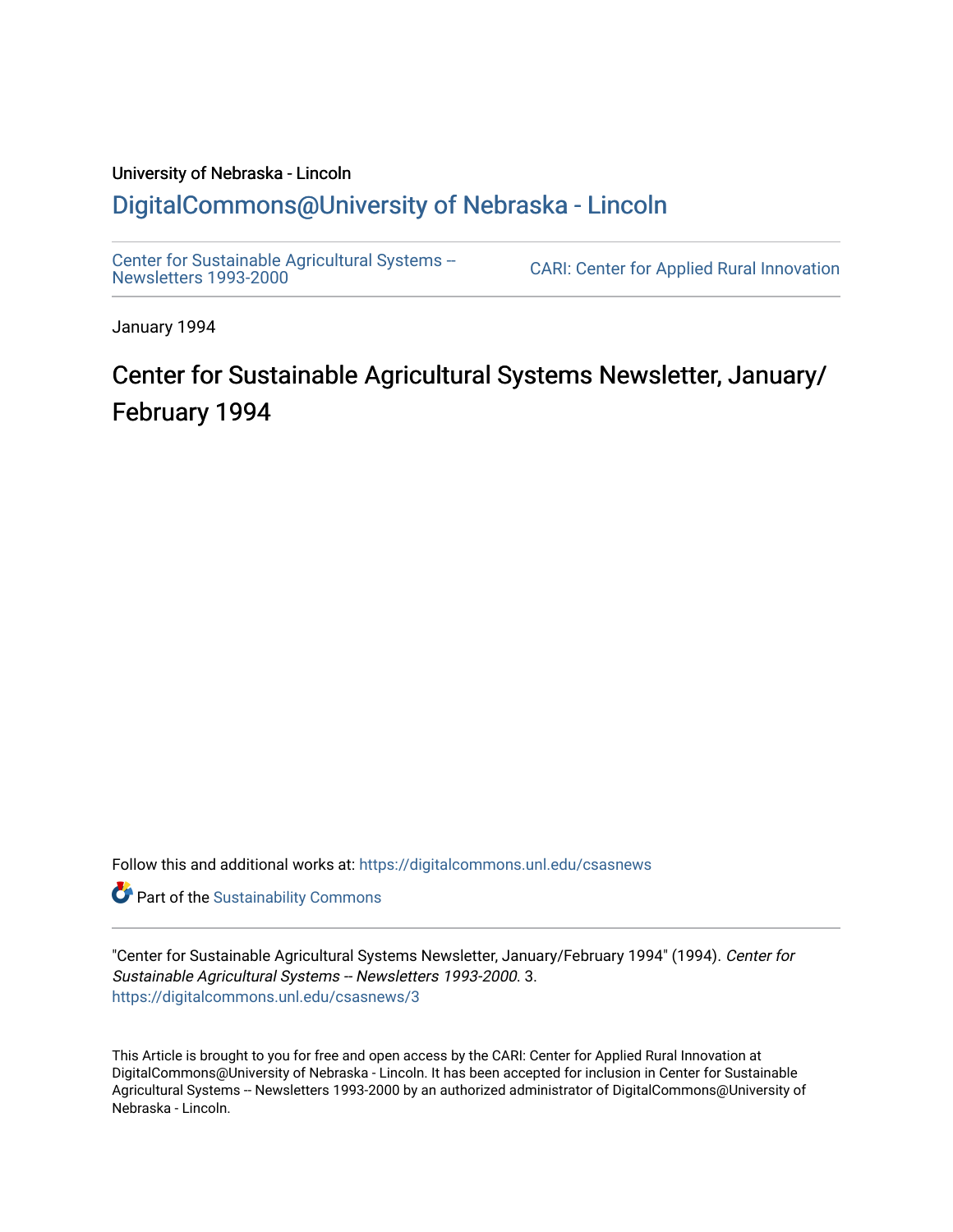### **January-February 1994 CSAS Newsletter**

The University of Nebraska-Lincoln Center for Sustainable Agricultural Systems is an interdisciplinary center formed in 1991 for the purpose of bringing together people and resources to promote an agriculture that is efficient, competitive, profitable, environmentally and socially sustainable for the indefinite future. This electronic version of the Center's bimonthly newsletter is published 10-14 days before those on our mailing list receive their hard copy. At this time there is no charge for being on our newsletter mailing list. To be added to the "hard copy" list, or for questions or comments, contact the newsletter editor, Pam Murray, Administrative Coordinator, Center for Sustainable Agricultural Systems, 221 Keim Hall, University of Nebraska-Lincoln, Lincoln, NE 68583-0949, phone - (402) 472-2056, fax - (402) 472-7904, email - CSAS001@UNLVM.UNL.EDU. \* \* \*

Contents:

DEFINING PRODUCTION SYSTEMS IN NEBRASKA NEBRASKA ENVIRONMENTAL TRUST FUND SUSTAINABLE AG GRANTS FOR PRODUCERS NATIONAL SUSTAINABLE AG COORDINATING COUNCIL FEDERAL CONSERVATION POLICY IS CHANGING FAO EXAMINES EDUCATION PROGRAMS ON ENVIRONMENTAL SUSTAINABILITY RESEARCH ON REDUCING ENVIRONMENTAL IMPACTS OF LIVESTOCK IN THE SEMINAR SPOTLIGHT UPCOMING EVENTS ELECTRONIC COMMUNICATION IS IN **RESOURCES** 

DEFINING PRODUCTION SYSTEMS IN NEBRASKA

What are sustainable, transitional, and conventional production systems? Don't stop reading, this is not another article on the definition of sustainable agriculture! However, the question continues to haunt the literature, policy debates, and research agendas. Some of the best minds in agriculture have concentrated on this question for some time; some kind of consensus must have been reached. The 1990 farm bill defines sustainable agriculture as "... an integrated system of plant and animal production practices having a site-specific application that will, over the long-term: satisfy human food and fiber needs; enhance environmental quality and the natural resource base upon which the agricultural economy depends; make the most efficient use of nonrenewable resources and on-farm/ranch resources and integrate, where appropriate, natural biological cycles and controls; sustain the economic viability of farm/ranch operations; and enhance the quality of life for farmers/ranchers and society as a whole." While the farm bill definition and many like it are excellent overall umbrella definitions, they are not helpful for operationalizing ground level sustainable systems research.

One standard research model is the replicated experiment. Many researchers have used tillage, rotation, and chemical use test plots to compare sustainable and conventional systems. These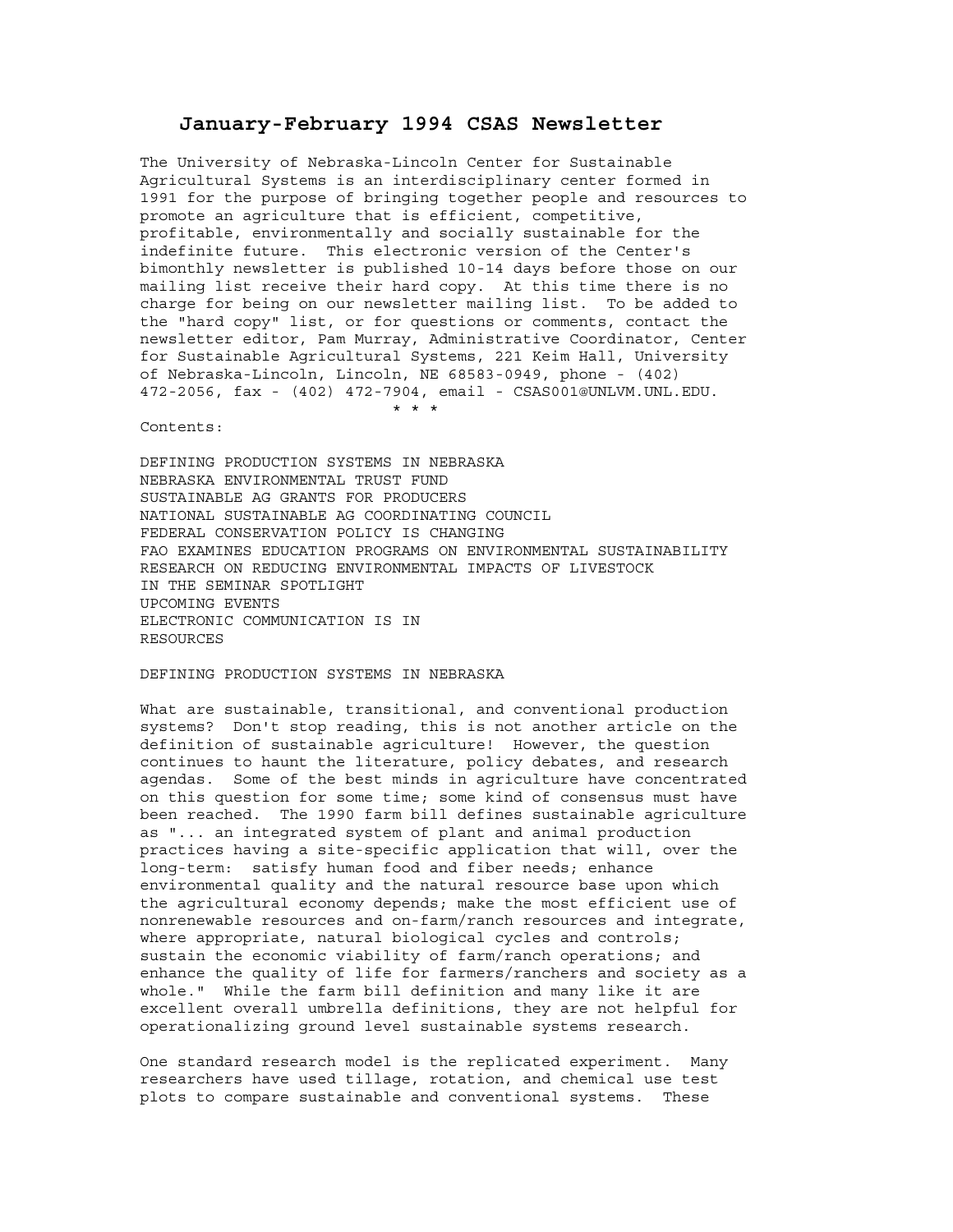experiments have expanded the knowledge base of sustainable agriculture, but they lack one of the very pillars upon which sustainable agriculture rests: the "system." It is the system interaction of crop rotations, pest control, fertility, tillage practices, and livestock production that result in economic and environmental benefits. To not include the interaction effects in an experimental design is to miss the very advantage of an integrated sustainable system. Patrick Madden, associate director of the USDA SARE program, writes:

"...one proposal that was not supported contained an otherwise excellent experimental design intended to compare conventionally managed plots with 'low-input' plots. The error in the design was that the so-called low-input plots were to be managed exactly like the conventional plots, except that the chemical pesticides and fertilizers were withheld. This proposed 'low-input' treatment could be more accurately characterized as benign neglect."

Another factor that sometimes makes operationalizing difficult is that sustainable agriculture is "site-specific." A four-crop rotation in the Platte valley of Nebraska would likely be considered a sustainable practice, while a four-crop rotation in the Palouse region of Washington state is conventional.

Case studies that address the "system" and "site-specific" nature of sustainable agriculture have been important contributions, but they suffer from the inability to generalize to the population. Through an Agriculture in Concert with the Environment (ACE) grant (obtained with assistance from the Center for Sustainable Agricultural Systems), a team of UNL researchers is investigating the economic, environmental, and sociological effects of moving toward a more sustainable agriculture. The study is one of six regional studies which will be aggregated to assess the national impact of moving toward a more sustainable agriculture, thus the ability to generalize is important. With this in mind, the goal of the ACE project is to capture, on a fairly wide scale, the "system" effects of different production systems "specific" to Nebraska.

The researchers conducted a statewide survey of producers. Using a K-means cluster analysis algorithm that separates observations based on similarities of the data, the producers were categorized into four groups based on similarity of production practices. The power of using this method is that differentiation of the groups did not involve researchers' perceptions of what is sustainable or conventional. Also, criteria for differentiating one system from another were not based on any component of a system. Rather, the separation was based on the entire production system, and was data driven based on the actual production practices employed.

Besides the 60 production practices used to calculate the cluster groups, there were approximately 400 other characteristics collected. A few of the defining production and nonproduction characteristics are listed below.

Group 1: primarily anhydrous and liquid N as fertility sources;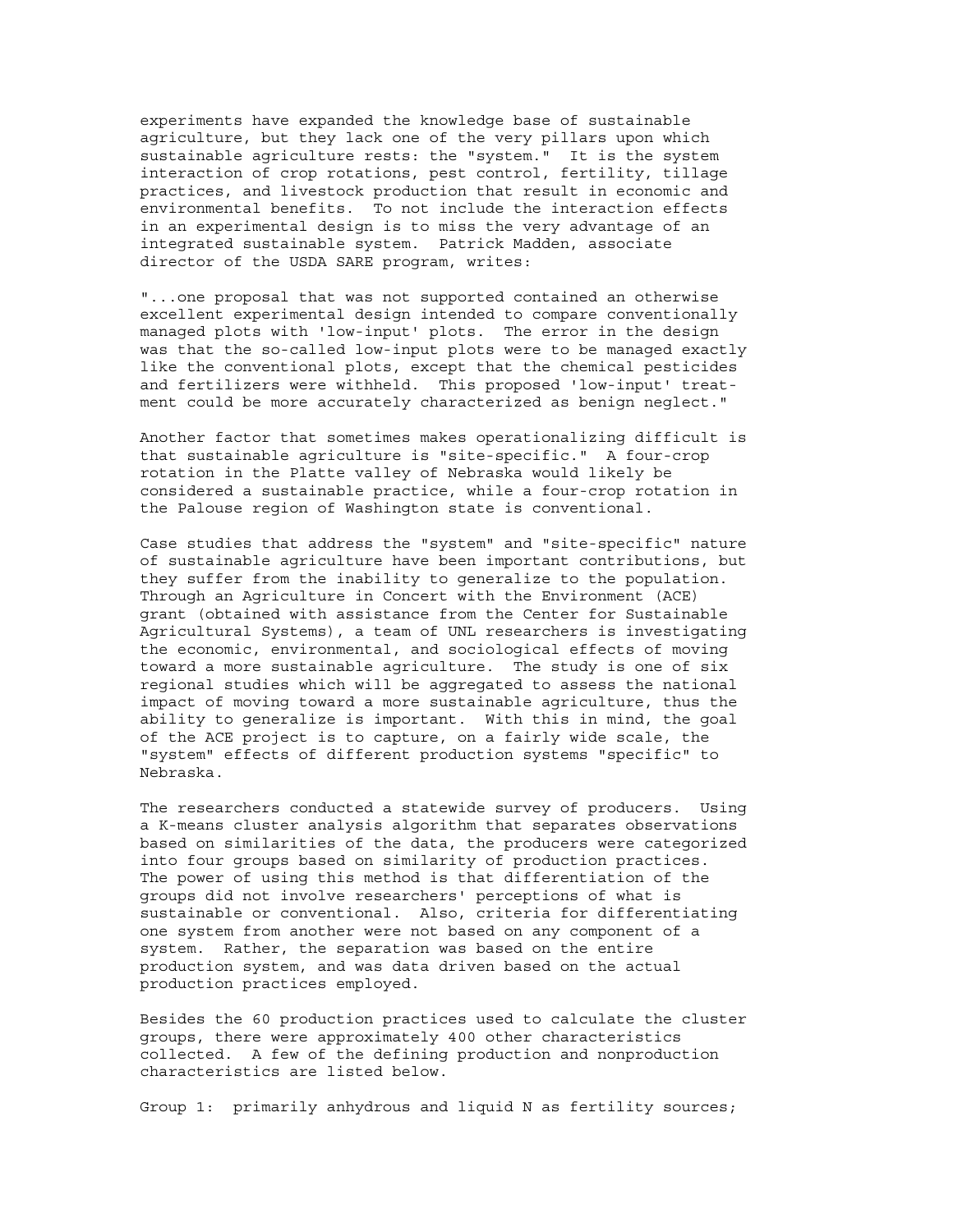largest farm size (800 ac.); own 1/3 of farm, lease 1/3 from family; two-crop rotation (corn-sb); primarily chemical means of weed control; the most highly erodible land (HEL); some irrigation; avg. age 42; 0% membership in the Neb. Sust. Ag. Society (NSAS); no-till tillage system. Group 2: virtually 100% anhydrous as N fertility source; 2nd largest farm size (730 ac.); own 1/2 of farm, lease from nonfamily; continuous corn; primarily chemical means of weed and insect control; virtually no HEL; virtually all irrigated; avg. age 50; 0% Membership in NSAS; virtually all feedgrain base. Group 3: uses anhydrous, but also highest in use of green and animal manure, compost, & N fixed by legumes; 3rd largest farm size (500 ac.); own over  $1/2$  of the farm, lease from family; three-crop rotation (corn-sb-+); uses variety of chemical and nonchemical means of weed and insect control; some HEL; virtually no irrigation; avg. age 46; 10% membership in NSAS. Group 4: no anhydrous ammonia used; smallest farm size (280 ac.); own virtually 100% of farm; four-crop rotation (c-alf-oats-sb); no insecticides used; some HEL; virtually no irrigation; avg. age 55; 17% membership in NSAS.

Group 1 could be thought of as transitional, Group 2 conventional, and Groups 3 and 4 as sustainable. The assignment of these labels is a hypothesis at this point. The test of this hypothesis will come in the next phase of the project when onfarm interviews, soil sampling, and other experimentation will be conducted.

Reference: Madden, J. Patrick. "Commentary: What is Alternative Agriculture?" American Journal of Alternative Agriculture 4 (1989): 32-34.

(Submitted by Kevin Bernhardt, Glenn Helmers and John Allen)

Editor's Note: For more information about this study, contact Kevin Bernhardt, Ag. Econ. Dept., U. of Nebraska, Lincoln, NE 68583-0922, 402-472-7882.

NEBRASKA ENVIRONMENTAL TRUST FUND

The Nebraska Environmental Trust, established in spring 1992, is funded with 25% of the proceeds from the Nebraska State Lottery (49.5% after 1997). The first check representing proceeds from Oct. through mid-Dec. 1993 was for \$868,311. The Nebraska Environmental Trust Board is holding hearings in January and February to get public input on a draft of the rules and regulations governing allocation of these funds. This draft document states that governmental entities (including the U. of Nebraska) are eligible to submit application for funding, and that educational projects may be considered to have "clear and direct environmental benefits" -- one of the requirements. The proposed final version of the regulations will be brought before the public in a formal hearing process in April. Copies of the draft regulations and additional information can be obtained from the Nebraska Department of Environmental Quality, the Nebraska Game and Parks Commission, the Natural Resources Commission, or from the local Natural Resources District and Soil Conservation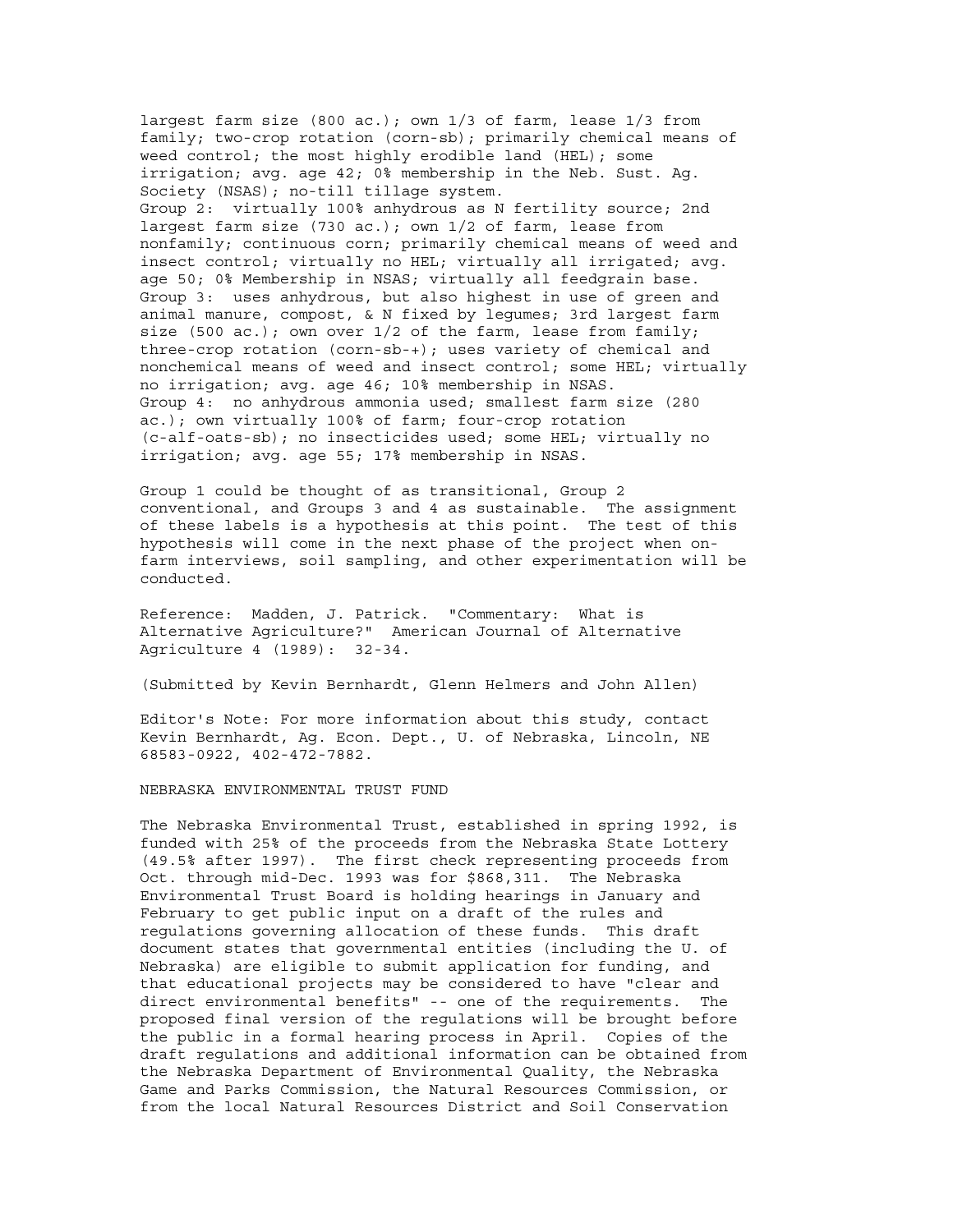Service offices.

SUSTAINABLE AG GRANTS FOR PRODUCERS

Farmers and ranchers in the 12-state North Central Region (NCR) can apply for grants up to \$5,000 to test and demonstrate sustainable production and marketing practices. About \$100,000 is expected to be available in 1994. In the first two years of the NCR Sustainable Agriculture Research and Education (SARE) program funded by USDA, 56 producer grants have been awarded for projects ranging from rotational grazing and grass studies to biological weed and pest control, low-input crop production, nutrient management, composting of manure, use of post-CRP land, and producing and marketing sweet sorghum syrup. While many of the grants have been to study on-farm problems, others have been used to sponsor educational programs and field days for producers. A fact sheet describing all previous NCR producer grants is available from the NCR SARE Office. As projects are completed and evaluated, a publication of producer reports and recommendations will be published. Below is a list of Nebraska projects:

William and Elizabeth Kleinschmit, Hartington -- Converting windrower to compost turner, allowing fertilization of more acres with existing manure and fewer purchased inputs.

Robyn Rohlfing, Plymouth -- Test plots comparing effectiveness of biological weed control in low (farm-style) and high (gardenstyle) intensive crop situations.

Lowell Schroeder, Stanton -- Development, construction and testing of non-chemical fly control traps for cattle in both cowcalf and dairy herd situations.

Marvin and Evelyn Lange, Fordyce -- evaluating potential of angora goats and sheep to control leafy spurge.

Gary Young, McLean -- comparing effects of alfalfa-winter rye companion crop with conventional crop rotations for weed control and yield; also has grant to evaluate controlled release of an insect to control thistle.

Don Fox, Fairbury -- evaluating cattle performance per acre of grassland and grassland production in terms of feed resource quality, quantity and possible extended grazing systems.

Applications must be submitted by 5 p.m. May 1. To request an application form, fact sheet, or more information on the program, write to NCR-SARE, 13A Activities Bldg, U. of Nebraska, Lincoln, NE 68583-0840, or call (402) 472-7081.

NATIONAL SUSTAINABLE AG COORDINATING COUNCIL

The following was abstracted from a newsletter published by the Center for Rural Affairs.

The National Sustainable Agriculture Coordinating Council is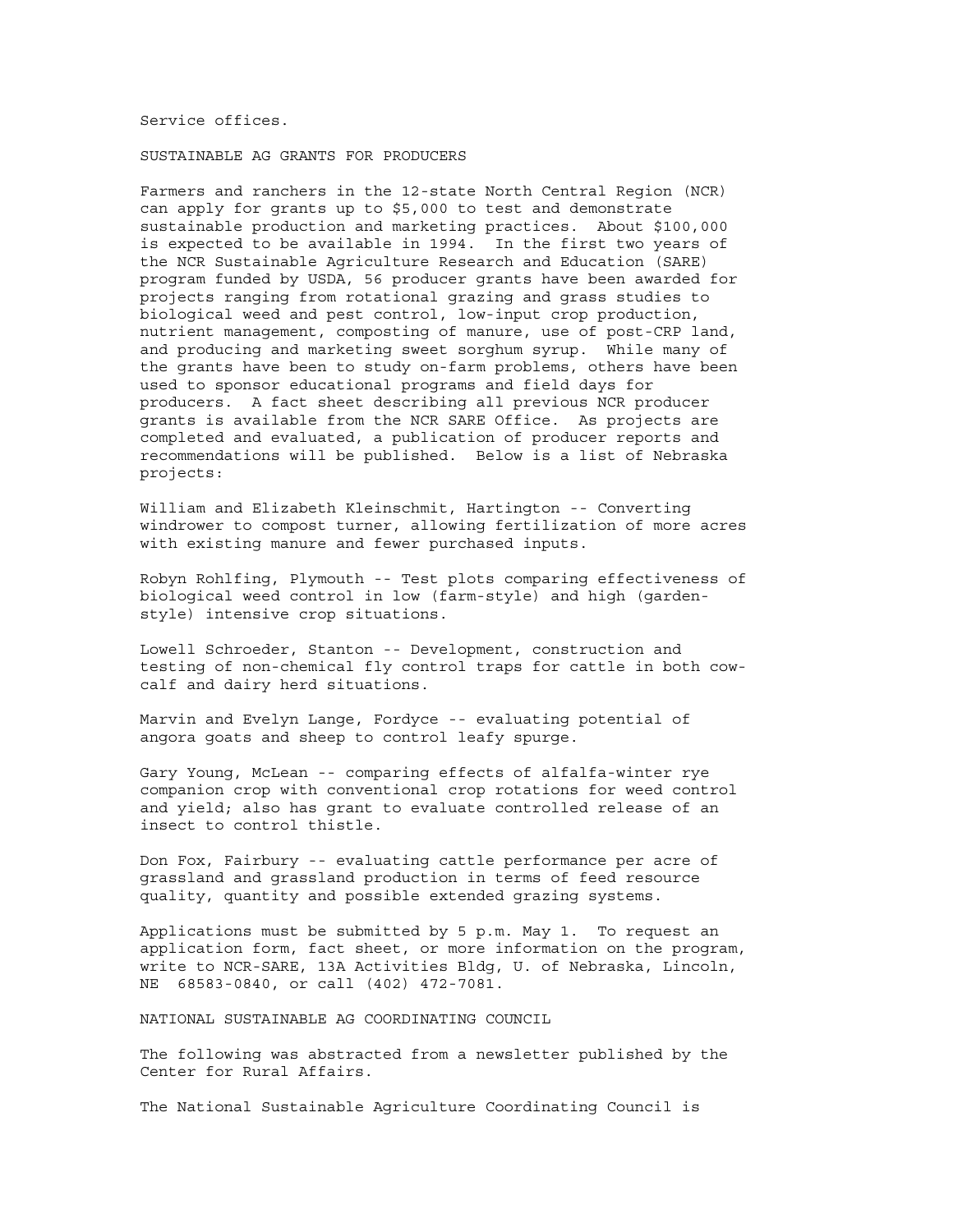sponsoring a "national dialogue" between sustainable agriculture groups, environmental groups, progressive farm organizations, animal protection groups, farmworker groups and others to identify a set of policy proposals for which they can work together in the 1995 Farm Bill. This effort is founded on the proposition that broad public concerns about issues such as environmental protection and food quality support rather than compete with family farm and sustainable agriculture objectives. Complementary concerns include: reducing reliance on petrochemicals; use of management skills to reduce purchased inputs; opportunity to buy foods produced in a sustainable way; protection of critical wildlife habitat and erosion-prone acres; decent income and safe working conditions.

A series of workshops around the country to obtain input from farmers and grassroots activists on farm bill options will provide the basis for a large national conference in late Feb. at which the initial outlines of a common agenda for the 1995 farm bill will take shape. For information on Council activities, or to obtain the packet of papers describing the policy options under consideration for the 1995 farm bill (\$4), contact the CRA, PO Box 406, Walthill, NE 68067-0406, 402-846-5428.

#### FEDERAL CONSERVATION POLICY IS CHANGING

Public concerns over adverse environmental effects of agriculture are influencing conservation policy in general as well as ag policy in particular. Federal wetlands policy and the debate over grazing fees on federally-owned lands are prominent examples of each. Pressure for continued decrease in the level of ag price and income supports is also affecting conservation policy. These new environmental and budgetary concerns bring ag policy to a crossroads. Maintaining the current level of conservation programs in the next farm bill may be expensive. The CRP, for example, is costing \$2 billion per year, and reductions in federal income support are reducing the leverage for environmental compliance linked to farm programs. Two approaches to ag and environmental policy will likely receive greater consideration: 1) increased reliance on command-and-control measures (regulation), such as chemical bans, taxes, and fines; and 2) use of environmental stewardship payments to reward environmental performance.

Source: USDA-ERS Ag Outlook Summary, Oct. 20, 1993.

#### FAO EXAMINES EDUCATION PROGRAMS ON ENVIRONMENTAL SUSTAINABILITY

In early December UNL Extension Communications Specialist Jim King worked with people from 18 countries during an FAO conference in Rome, "Integration of Environmental and Sustainable Development Themes into Agricultural Educational and Extension Programmes." FAO objectives were: (1) to examine the nature and scope of involvement of ag education and extension institutions in environmental and sustainable development; (2) to identify roles, strategies and appropriate approaches through which ag education and extension institutions could contribute to the implementation of Agenda 21 of UNCED; and (3) to identify and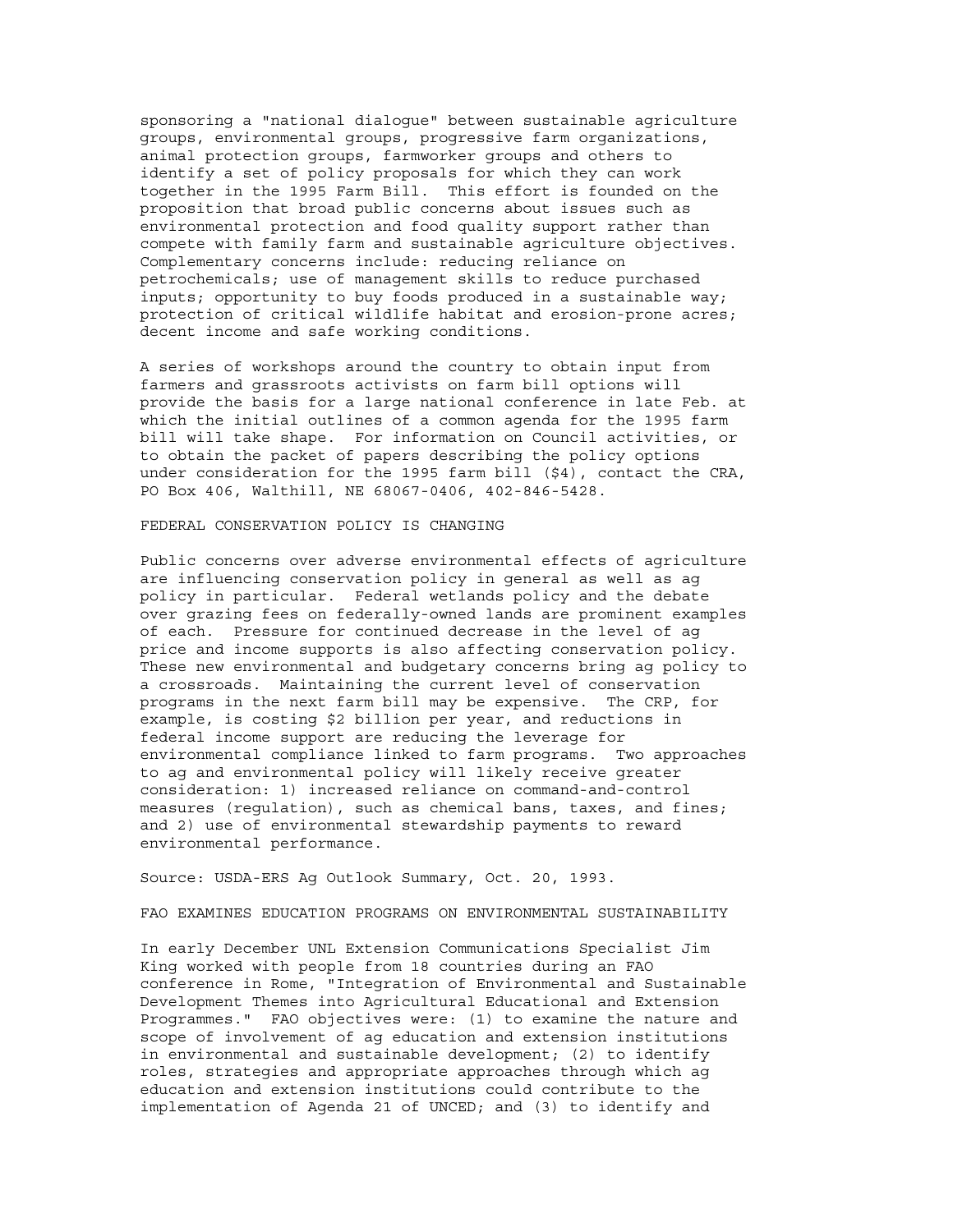discuss issues and suggest policy and lines of action to improve the role and contribution of ag education, training and extension institution in environmental management and sustainable ag and rural development. The strengths of U.S. programs were evident: growing faculty commitment, joint appointments, regional extension and research centers, Extension's targeted issues-based programming, good linkages to the public and broad citizen involvement in program development, a growing land-grant commitment to sustainability, curriculum renewal efforts, and emphasis on natural resources. For more information contact Jim King, 104 ACB, University of Nebraska, Lincoln, NE 68583-0918, 402-472-3022, email agcm009@unlvm.unl.edu. (Submitted by Jim King)

#### RESEARCH ON REDUCING ENVIRONMENTAL IMPACTS OF LIVESTOCK

The USEPA is sponsoring a multidisciplinary research project called "Livestock and the Environment: A National Pilot Project." The project's overall objective is to identify technologies, management methods, public policies, and institutions that can reduce the negative impacts of concentrated livestock production on the environment, and at the same time, result in a livestock industry that is economically viable and competitive. The Center for Agricultural and Rural Development is a lead entity on the project and is beginning to issue a series of reports containing results. Contact CARD, Iowa State U., 578 Heady Hall, Ames, IA 50011-1070.

#### IN THE SEMINAR SPOTLIGHT

Clive Edwards, entomology professor and director of the Sustainable Agriculture Program at Ohio State U., Jan. 20, University of Nebraska-Lincoln, "Importance of Systems Integration to Sustainable Agriculture." \* \* \*

While there are many experts in various components of sustainable agriculture, few have pieced together a complete picture of integrated sustainable systems in which all the components complement each other. A simplified example is using crop residue as food for livestock and the residue from that livestock as fertilizer for the crop. While there's a great deal more to it than that, the concept that all things work together is what agriculture must work toward in the current "biological age," which follows 40 years of the "chemical age." Only 25% of the inorganic nitrogen put on a crop comes off with the crop; of the remainder, up to 47% is lost to erosion (the U.S. has already lost 1/3 of its topsoil), 15-20% to volatization, and 10-50% is leached into the groundwater. An estimated 1,500 pesticides exist today, 90% of which is used by corn, soybeans and cotton (of that, corn uses half). Besides getting "lost" in the environment, the law of diminishing returns eventually takes effect; there comes a point when adding more fertilizer does not mean a larger crop. Between 1945 and 1988, the use of nitrogen fertilizer increased 20-fold, yet crop yields increased just three-fold. And insects and weeds gradually build up resistances to synthetic controls. Synthetic pesticides also are nonselective, killing off the beneficial pests as well as the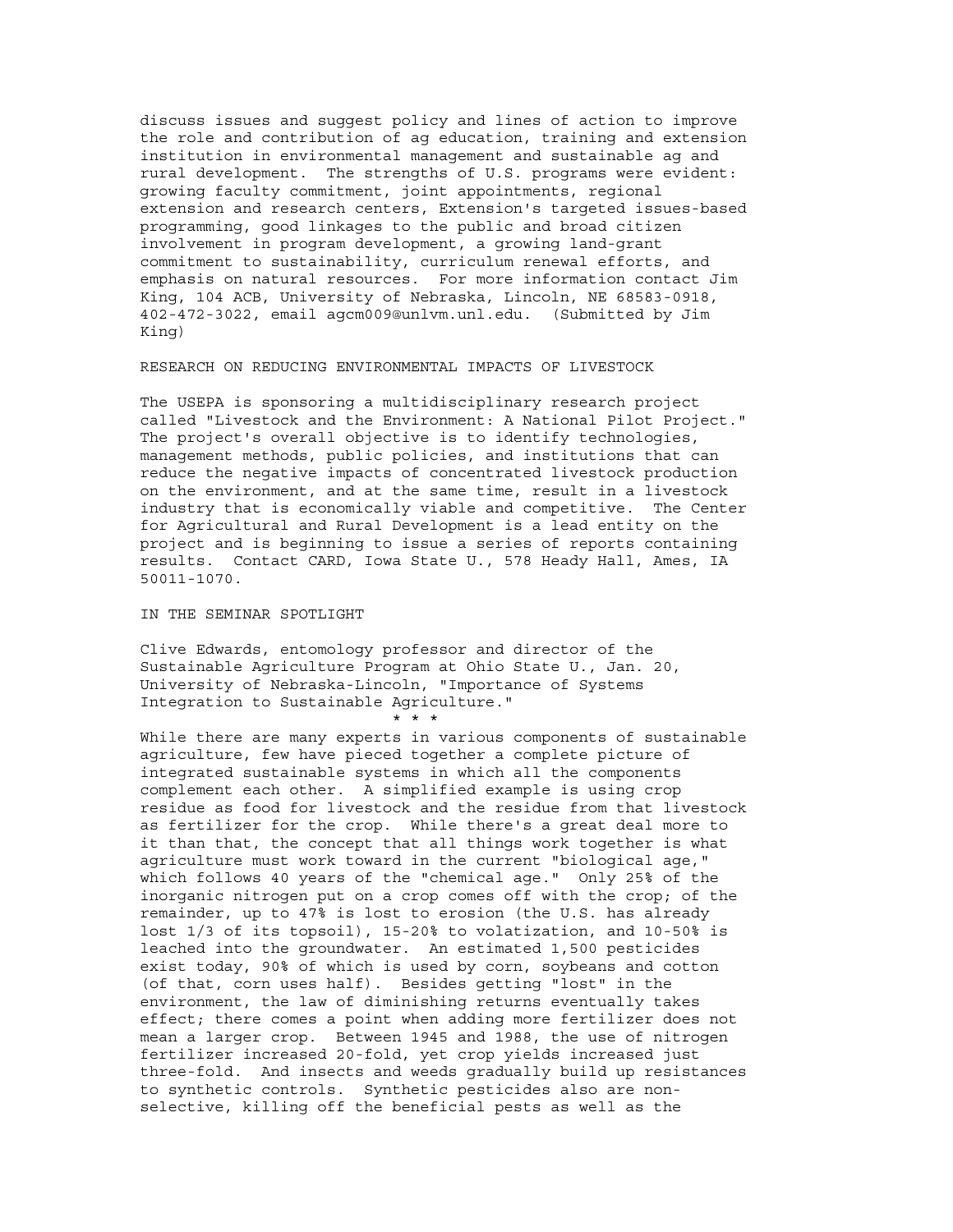harmful pests, leaving the plant with no natural pest controllers and thus it becomes dependent upon the synthetic pesticides. That is compounded by the amount of U.S. farming today that is continuous cropping and monoculture. Sustainable agriculture integration doesn't call for doing away with all synthetic pesticides; it does call for proper pesticide timing and placement, cultural controls, saving organic matter, and genetic engineering. (Notes by Cheryl Alberts)

Editor's Note: Clive has authored several related papers. For copies of the following contact Clive Edwards, Entomology Dept., Ohio State U., Columbus, OH 43210: The Environmental Impact of Pesticides, 1987; The Use of Key Indicator Processes for Assessment of the Effects of Pesticides on Soil Ecosystems, 1988; Designing Integrated Low-Input Farming Systems to Achieve Effective Weed Control, 1989; The Use of Innovative Agricultural Practices in a Farm Systems Context for Pest Control in the 1990s, 1990; Long-Term Ecological Effects of Herbicides: Field Studies, 1991. Clive also authored "The concept of integrated systems in lower input/sustainable agriculture," Amer. J. Alt. Ag., Volume II, No. 4.

#### UPCOMING EVENTS

Satellite Seminar Series on Manure: The IANR Manure Utilization Committee (Don Sander, chair) has organized a satellite seminar series on manure. On Feb. 21 Dennis Schulte will speak on "Manure Issues in Europe." The March 25 seminar will highlight the environmental viewpoint, followed by a review on past manure research in April. Contact: Don Sander, Agronomy Dept., 402-472- 1501.

NSAS Annual Meeting: Feb. 26, Columbus, NE. Featured speakers at the Nebraska Sustainable Agriculture Society annual meeting will be Dr. John Ikerd from the U. of Missouri on quality of life issues in sustainable ag, and Robyn Van En, co-founder of the first community supported agriculture (CSA) farm in the U.S. Ms. Van En will also make a presentation on CSAs at the Douglas County Extension Office in Omaha the evening of Feb. 25, an event co-sponsored by the CSAS. Contact: Tim Powell, UNL Northeast Research and Extension Center, 402-584-2261.

Beginning Farmer Conference: Mar. 4-5, Omaha, NE. "Farmers for the Next Century," the first national conference for beginning farmers and ranchers, will have workshops on: government programs; financial planning; start-up strategies; estate planning strategies; financing from commercial lenders; low-cost hog, cattle and sheep production strategies; using leases, buy/sell agreements. Contact: Nancy Thompson, Center for Rural Affairs, 402-846-5428.

Linking Communities to Agriculture: Mar. 5, Columbus, NE. Speakers at this public forum will introduce issues and provide a framework for discussing the impact of ag production and policy changes on communities. They also will discuss potential alliances between groups focusing on maintaining the quality of life in rural Nebraska. Panel members include farmers,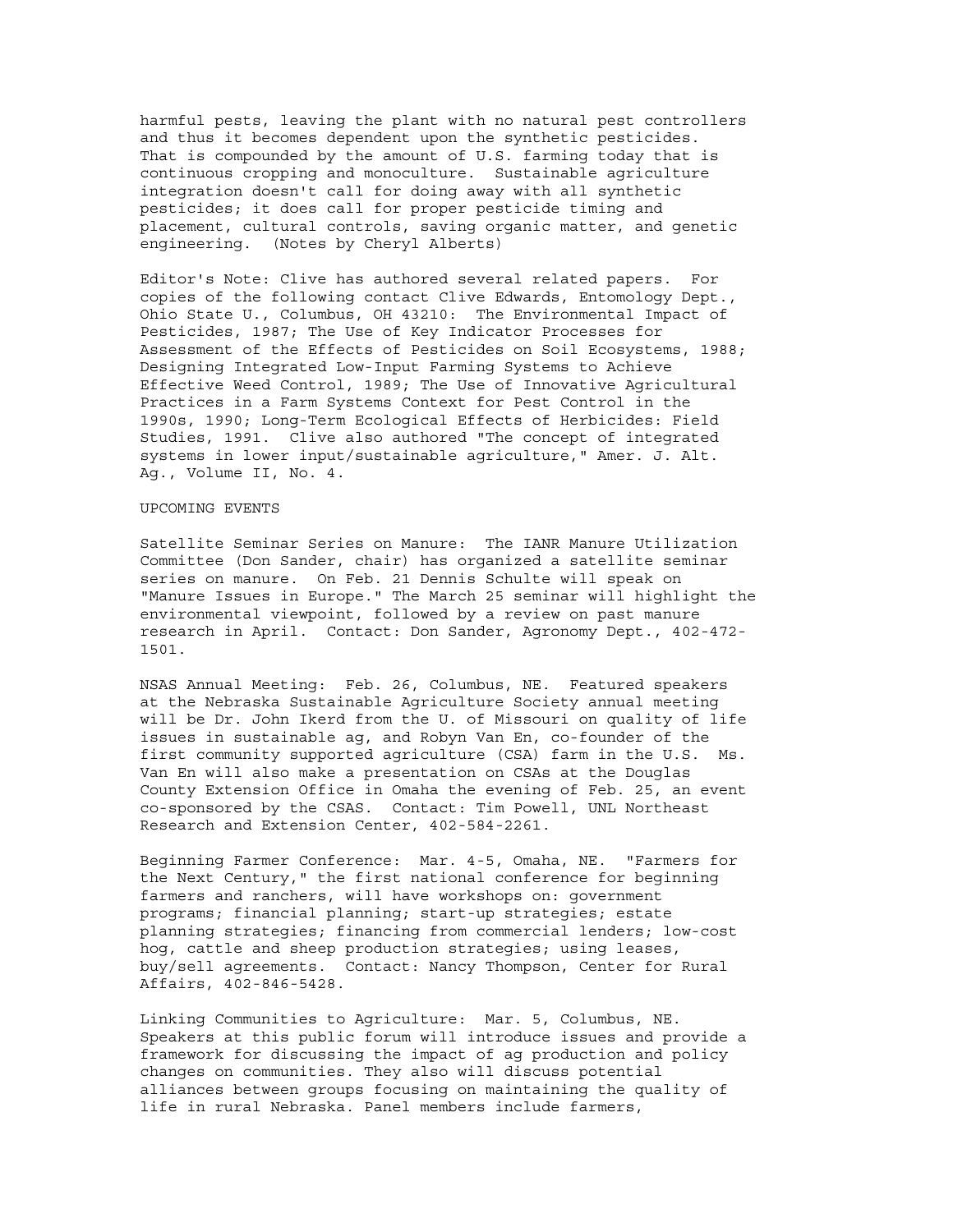agribusiness operators and entrepreneurs. Trade show allows entrepreneurs to exhibit their products and exchange ideas with community leaders on new economic development opportunities; tables are \$5 each and must be reserved by Feb. 25. The meeting is part of the Strengthen Economic Links Locally (SELL) program in the UNL Ag. Econ. Dept. Contact: Karen Loftis, l-800-328-2851.

1994 Nebraska Water Conference: Mar. 14-16, Lincoln, NE. "Conjunctive Use: Sharing a Resource," focus on state water policy. Contact: UNL Water Center/Environmental Programs, 402- 472-3305.

Applied Research and Education in Sustainable Agriculture: What Have We Learned? Apr. 11-12, Indianapolis, IN. Workshop for scientists and educators who work with sustainable ag practices and practitioners. Program topics: 1) Farming Systems and Sustainable Ag -- What Have We Learned? Building Interdisciplinary Teams; 2) Farmer Decision Aids (chaired by Jerry White, Cornell) -- Preparing and Evaluating Decision Aids, Examples of Sustainable Ag Decision Aids; 3) Applied Research and Demonstration Projects (chaired by Glenn Helmers, Nebraska) -- Setting Up a Farming System Project, Interpretation and Use of Results, Reports of Successful Projects; 4) Methods For Applied Research and Education (chaired by Steve Lovejoy, Purdue) -- Alternative Techniques, Case Studies-Modeling-Centers, Farmer Participation. This event is sponsored by the North Central Farm Management Extension Committee and the Farm Foundation. Contact: William Edwards at Iowa State U., 515-294-6161.

Second National IPM Symposium/Workshop: Apr. 12-22, Las Vegas, NV. Opportunity for scientists from all disciplines to exchange most recent information and plan for IPM's future critical role in sustainable ag, food safety, and environmental stewardship. Contact: Ronald Kuhr, North Carolina State U., Dept. of Entomology, Box 7613, Raleigh, NC 27695-7613.

Second Environmentally Sound Ag Conference: Apr. 20-22, Orlando, FL. Focus on state-of-the-art technology for sustaining an environmentally sound and productive ag industry in an urbanizing U.S. Major topic areas: surface and ground water management; point sources of contamination; air pollution; wildlife and habitat preservation; urban/agricultural interrelationship. Contact: Pat Neilson, U. of Florida, Office of Conferences, PO Box 110750, Gainesville, Fl 32611-0750, 904-392-5930.

5th International Symposium On Earthworm Ecology: July 5-9, Columbus, OH. Nine consecutive plenary sessions: earthworm (EW) taxonomy, diversity & biogeography; EW ecology, biology, behavior; EW, organic matter, nutrient dynamics, microbial ecology; influence of EW on soil physical structure & function; interactions between EW, other soil invertebrates, and plants; EW in environ. & waste mgt.; EW & environ. contamination; EW as bioindicators of sustainability & productivity; EW in ag & other managed ecosystems. Contact: Dr. Clive Edwards, Entomology Dept., Ohio State U., Columbus, OH 43210, 614-292-3786.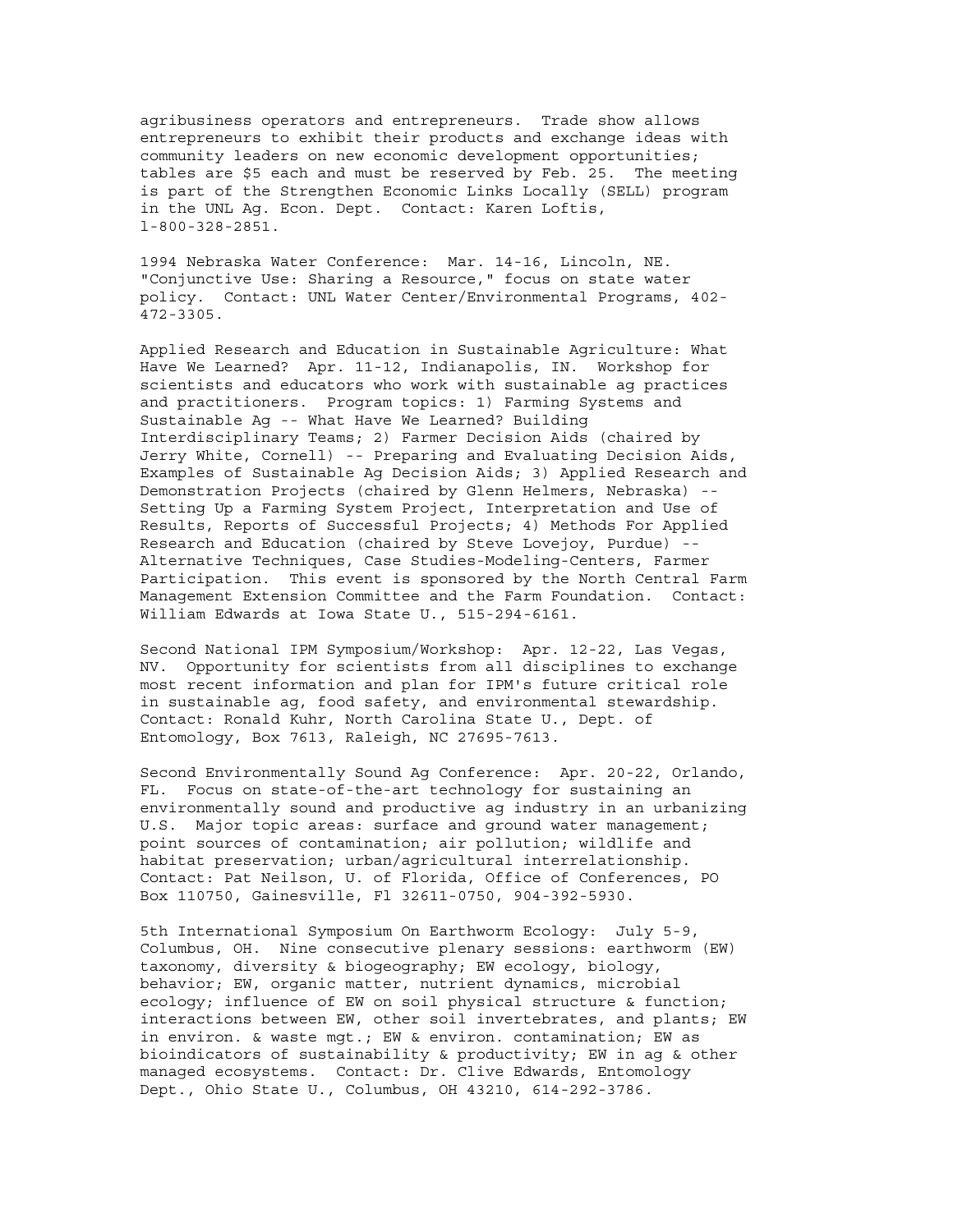Agroforestry and Sustainable Systems Symposium: Aug. 7-10, Fort Collins, CO. Designed for researchers, practitioners, technical specialists and educators. Speakers will focus on how trees, integrated into sustainable ag land-use systems in the semiarid west, will enhance ag productivity, natural resource conservation, and natural and human environments. Proposals for poster papers due April 15. Contact: Kim Isaacson, USDA Forest Service, Center for Semiarid Agroforestry, FSL, U. of Nebraska, Lincoln, NE 68583-0822, 402-472-5178.

International Conference on Modern Ag. and the Environment: Oct. 2-6, Rehovot, Israel. Topics include: controlled application and mgt. of fertilizers, pests, pesticides, and alternatives; reclamation and utilization of wastewater; recycling of municipal and ag waste; pollution and detoxification of heavy metals. Deadline for abstract submissions is Apr. 30. Contact: Conference Secretariat, "Agriculture and Environment Conference," Peltours-Te'um Congress Organisers, PO Box 8388, Jerusalem 91082, Israel.

#### ELECTRONIC COMMUNICATION IS IN

With less money and time to travel and more access to worldwide computer networks, more people are turning to e-mail, file servers, electronic meeting groups, and managed electronic conferences in which registered participants read and post to an electronic bulletin board. Of potential interest to our readers are the following global activities:

- SANET - electronic meeting group focusing on sustaining agriculture and communities; created in 1991.

- "Indicators of Sustainability" -- conference dealing with development of physical, biological, social and economic indicators of sustainability; runs until Jan. 17 - April 15, 1994, with documents available longer.

- "IPMnet" - bulletin board containing a newsletter, information exchange forum, technical reports and databases; created in late 1993.

- "Ecotechnology for Sustainable Development" -- conference for those unable to attend the national conference, regional workshops, or local seminars associated with this multi-faceted effort.

Any of the above may be "joined" at any time. For more information contact the CSAS office.

#### RESOURCES

\* \* \*

"Our Sustainable Future" is a book series that provides an interdisciplinary forum for discussion of issues on development of sustainable communities, food production, and resource use systems at both the local and the global level. Many of today's challenges are found at the interfaces between disciplines and require systemic, multidisciplinary approaches. In this new book series from University of Nebraska Press, we focus our collective sense of urgency in seeking creative solutions for sustainable development. Collecting and summarizing information for a student audience and for the general public serves the broad educational agenda of universities by providing information and insights on new alternatives for the future. Hot off the press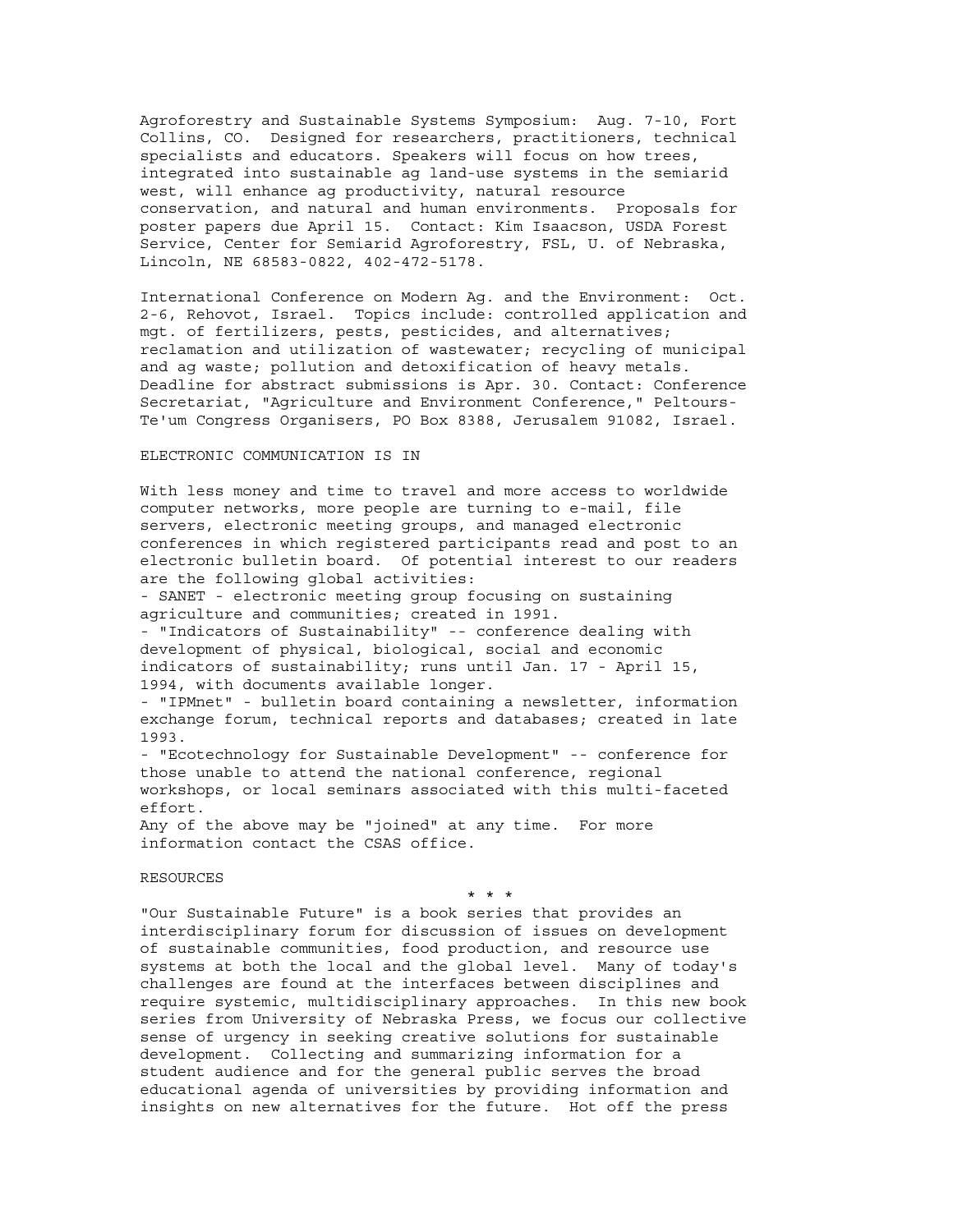is the latest in the series, "Future Harvest: Pesticide Free Farming," by Jim Bender, 1994, \$21 (+ s&h). From his own experience farming 600 acres near Weeping Water, Neb., Jim addresses the crucial issues involved in developing a commercially-sized, conservation-oriented organic farm that is economically viable. A sidenote is that Jim is on our CSAS Advisory Committee.

The following is a list of other books in this series (add \$2.50 s&h for first book and 25 cents for each additional book): "Agricultural Research Alternatives," by William Lockeretz and Mollie Anderson, 1993, \$30. "Building Soils for Better Crops: Organic Matter Management," by Fred Magdoff, 1993, \$22.95. "Crop Improvement for Sustainable Agriculture," by Brett Callaway and Charles Francis, 1993, \$35. "Ogallala: Water for a Dry Land," by John Opie, 1993, \$35. "A Conspiracy of Optimism: Sustained Yield, Multiple Use, and Intensive management of the National Forests, 1945-91," by Paul Hirt, 1994, \$40 (tentative). Related Books: "New Roots for Agriculture," by Wes Jackson, 1985, \$7.95. "Family Farming: A New Economic Vision," by Marty Strange, 1988, \$9.95. "Struggle for the Land: Indigenous Insight and Industrial Empire on the Semiarid World," edited by Paul Olson, 1990, \$37.95.

Inquiries are invited from potential authors about projects on the general theme of sustainable agriculture and development. The Acquisitions Editor at Nebraska Press is Nancy Rosen, and one of the Series Editors is Charles Francis. Order information is available from University of Nebraska Press, P.O. Box 880520, Lincoln, NE 68588-0520, 402-472-3584. \* \* \*

"Farm Policies and the Sustainability of Agriculture: Rethinking the Connections," and "Enhancing Agricultural Sustainability Through Changes In Federal Commodity Policy: Marginal Versus Radical Change," \$6 ea. Wallace Institute for Alternative Agriculture, 9200 Edmonston Rd, #117, Greenbelt, MD 20770, 301- 441-8777.

"American Journal of Alternative Agriculture," Latest issue features Ag Policy Debates: Examining Alternative and Conventional Perspectives, Barriers to Low-Input Ag Adoption: A Case Study, Is Sustainable Ag and Elixir for Rural Communities? Annual subscriptions begin at \$44. Wallace Institute (see above).

"1993 State of Rural Nebraska Report," and "Top 100 Development Projects in Rural Nebraska," \$5 ea. Nebraska Rural Development Commission, 402-471-2698.

"Biological Control of Insects and Mites," NCR Pub. 481, \$11. U. of Nebraska, Lincoln, NE 68583-0918.

"Who Owns America's Farmland?" free. Customer Services Div., U.S. Dept. of Commerce, Bureau of Census, Washington, DC 20233-0001.